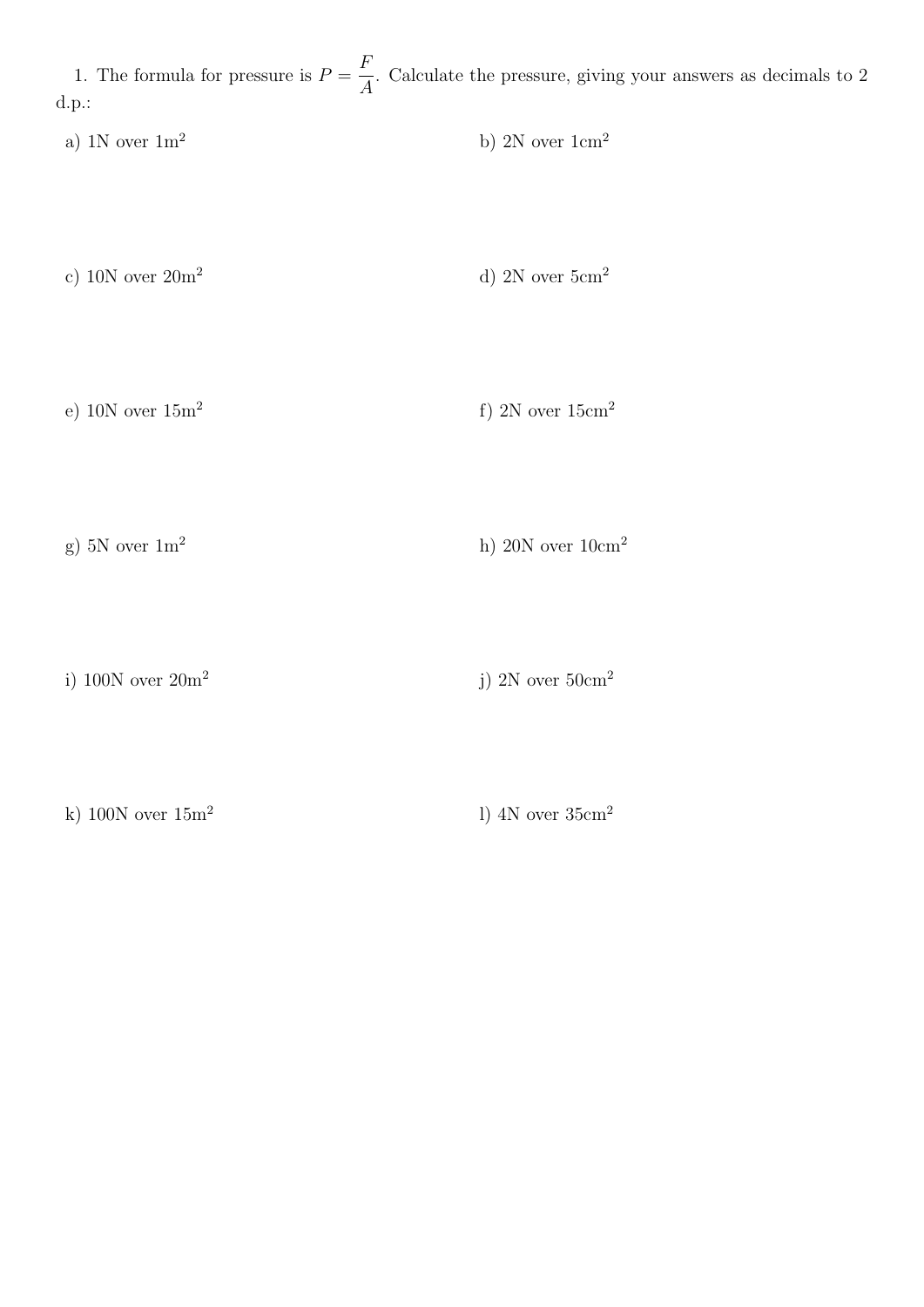2. The formula for pressure is  $P =$ F A . Calculate the force, giving your answers as decimals to 2 d.p.: a)  $1\mathrm{N/m^2}$  over  $1\mathrm{m^2}$  b)  $2\mathrm{N/cm^2}$  over  $1\mathrm{cm^2}$ 

c)  $10N/m^2$  over  $20m^2$  d)  $2N/cm^2$  over  $5cm^2$ 

e)  $0.1N/m^2$  over  $15m^2$ f)  $2.34$ N/cm<sup>2</sup> over  $15$ cm<sup>2</sup>

g)  $10N/m^2$  over  $1m^2$  h)  $200N/cm^2$  over  $1cm^2$ 

i)  $10N/m^2$  over  $10m^2$ j)  $20N/cm^2$  over  $5cm^2$ 

k)  $0.1N/m^2$  over  $0.15m^2$ 

l)  $2.34N/cm<sup>2</sup>$  over  $1.1cm<sup>2</sup>$